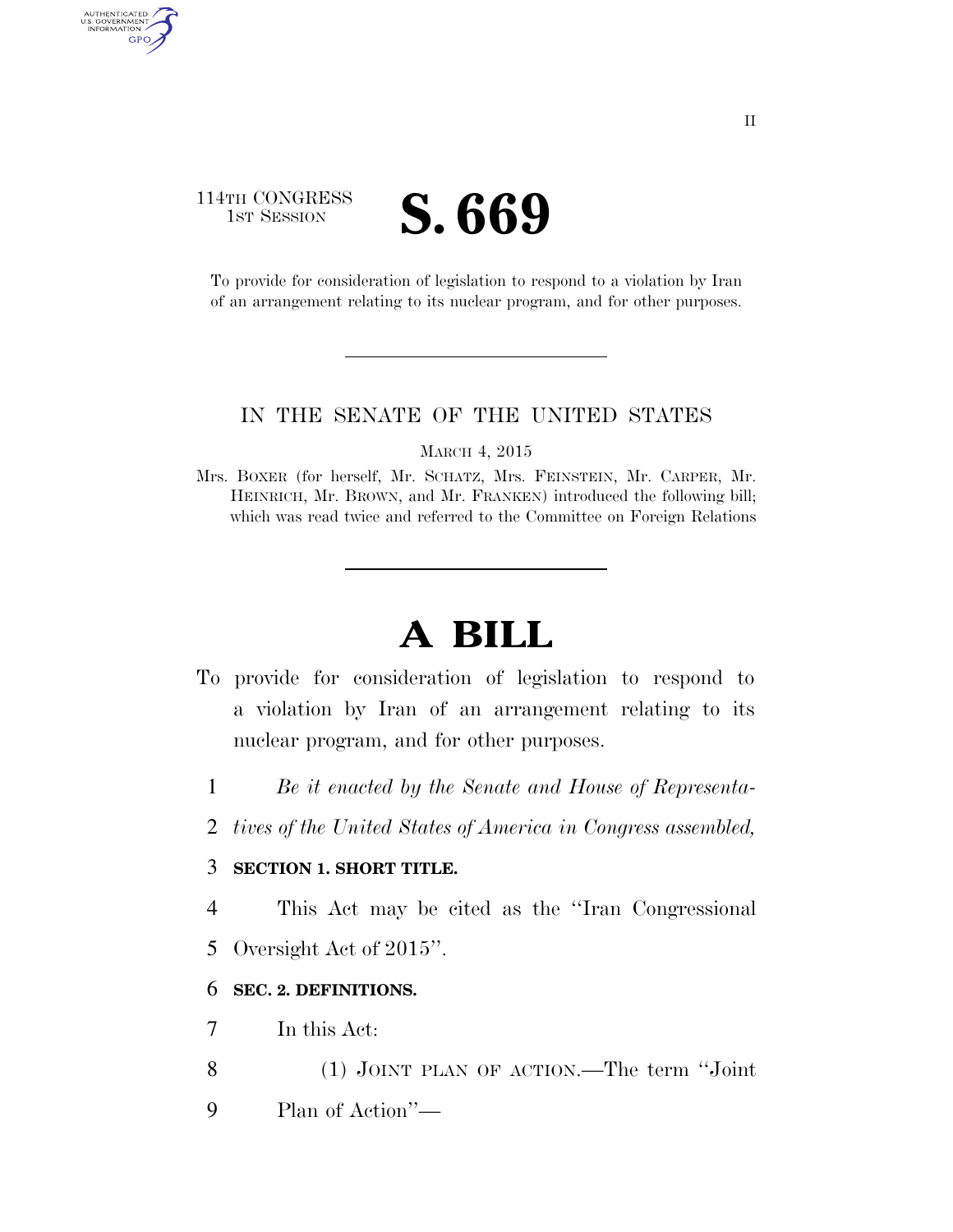| $\mathbf{1}$   | (A) means the Joint Plan of Action, signed            |
|----------------|-------------------------------------------------------|
| $\overline{2}$ | at Geneva November 24, 2013, by Iran and the          |
| 3              | P5-plus-1 countries; and                              |
| $\overline{4}$ | (B) includes all implementing materials               |
| 5              | and agreements related to the Joint Plan of Ac-       |
| 6              | tion, including the technical understandings          |
| 7              | reached on January 12, 2014, the extension            |
| 8              | agreed to on July 19, 2014, and the extension         |
| 9              | agreed to on November 24, 2014.                       |
| 10             | (2) P5-PLUS-1 COUNTRIES.—The term "P5-                |
| 11             | plus-1 countries" means the United States, France,    |
| 12             | the Russian Federation, the People's Republic of      |
| 13             | China, the United Kingdom, and Germany.               |
| 14             | SEC. 3. FINDINGS.                                     |
| 15             | Congress makes the following findings:                |
| 16             | (1) The acquisition of a nuclear weapon by the        |
| 17             | Islamic Republic of Iran would pose a grave and se-   |
| 18             | rious threat to international peace and security, in- |
| 19             | cluding the national security of the United States    |
| 20             | and its allies.                                       |
| 21             | (2) The United States has led the international       |
| 22             | community in imposing unprecedented and crippling     |
| 23             | sanctions with respect to the nuclear program of      |
| 24             | Iran, which have helped to persuade the leadership    |
| 25             | of Iran to return to the negotiating table.           |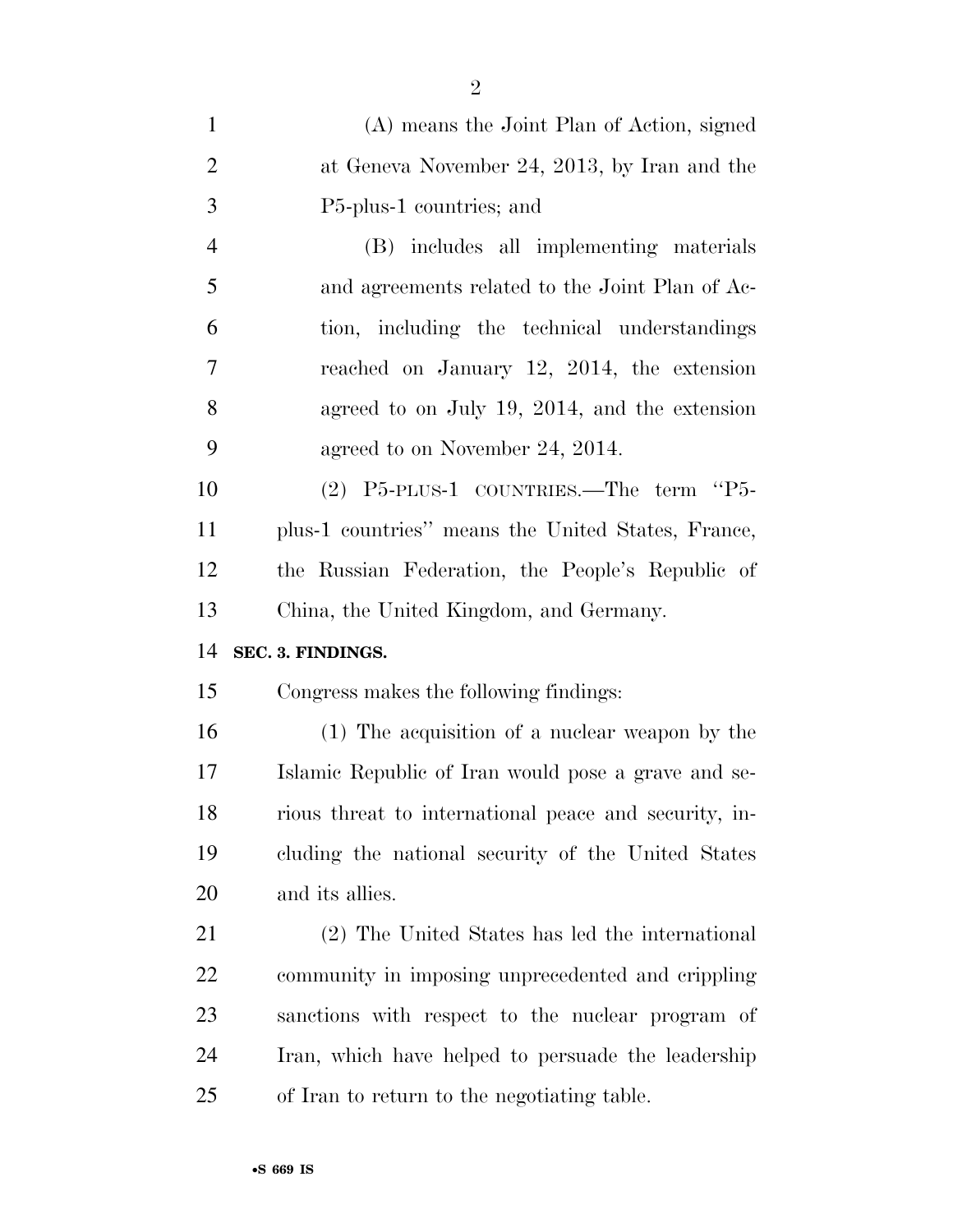(3) On November 24, 2013, Iran and the P5- plus-1 countries, made up of the 5 permanent mem- bers of the United Nations Security Council and Germany, entered into the Joint Plan of Action in order to establish verifiable limits on the nuclear ac- tivities of Iran that are of greatest concern with re- spect to proliferation and to facilitate negotiations toward a final comprehensive arrangement that would prevent Iran from developing a nuclear weap-on.

 (4) On November 24, 2014, the P5-plus-1 countries and Iran extended the Joint Plan of Ac- tion to allow negotiations to continue with the goal of achieving a political framework arrangement by the end of March 2015, and full technical details by July 1, 2015.

 (5) Under the Joint Plan of Action, the Govern- ment of Iran has, among other steps, ceased enrich- ment of uranium to near-20 percent fissile U-235, neutralized its stockpile of 20-percent enriched ura- nium gas, halted major construction on its heavy water reactor at Arak, halted the installation of ad- ditional centrifuges and not operated its more ad- vanced centrifuge machines to accumulate enriched uranium, allowed more frequent and intrusive in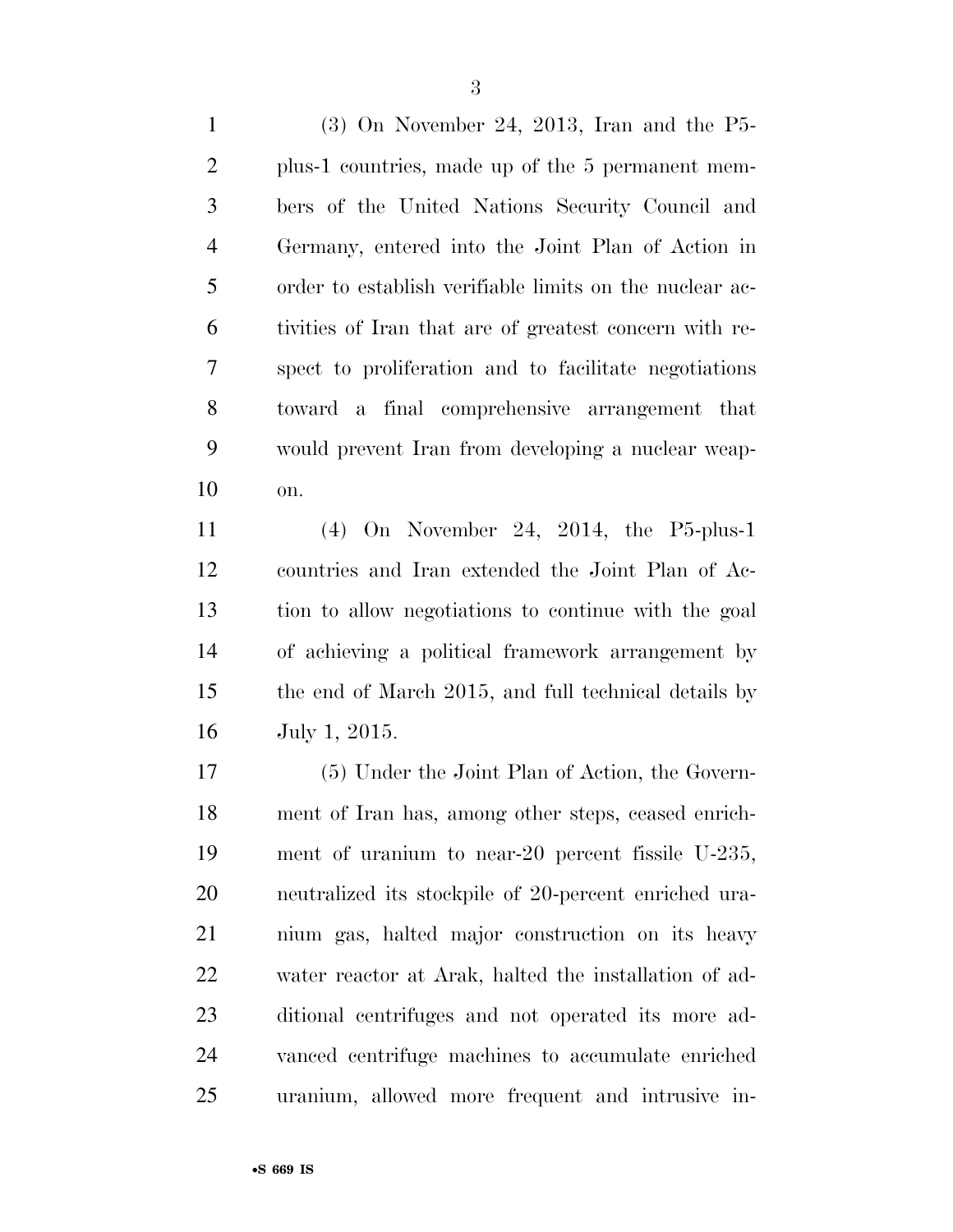spections by the International Atomic Energy Agen- cy, and allowed managed access to centrifuge pro- duction-related facilities and uranium mines and mills.

 (6) The International Atomic Energy Agency has reported, including in a January 20, 2015, re- port, that Iran has complied with its obligations under the Joint Plan of Action.

 (7) Iran has a history of deceit when it comes to its nuclear program and any final comprehensive arrangement must be airtight and verifiable to en-sure that Iran will live up to its commitments.

 (8) The United States reserves the option to impose or reimpose certain sanctions in the event that Iran violates the Joint Plan of Action or any successor arrangement agreed to by the P5-plus-1 countries and Iran.

 (9) In his State of the Union address on Janu- ary 20, 2015, President Barack Obama said, ''[We have a chance to negotiate a comprehensive agree- ment that prevents a nuclear-armed Iran, secures America and our allies—including Israel, while avoiding yet another Middle East conflict. There are no guarantees that negotiations will succeed, and I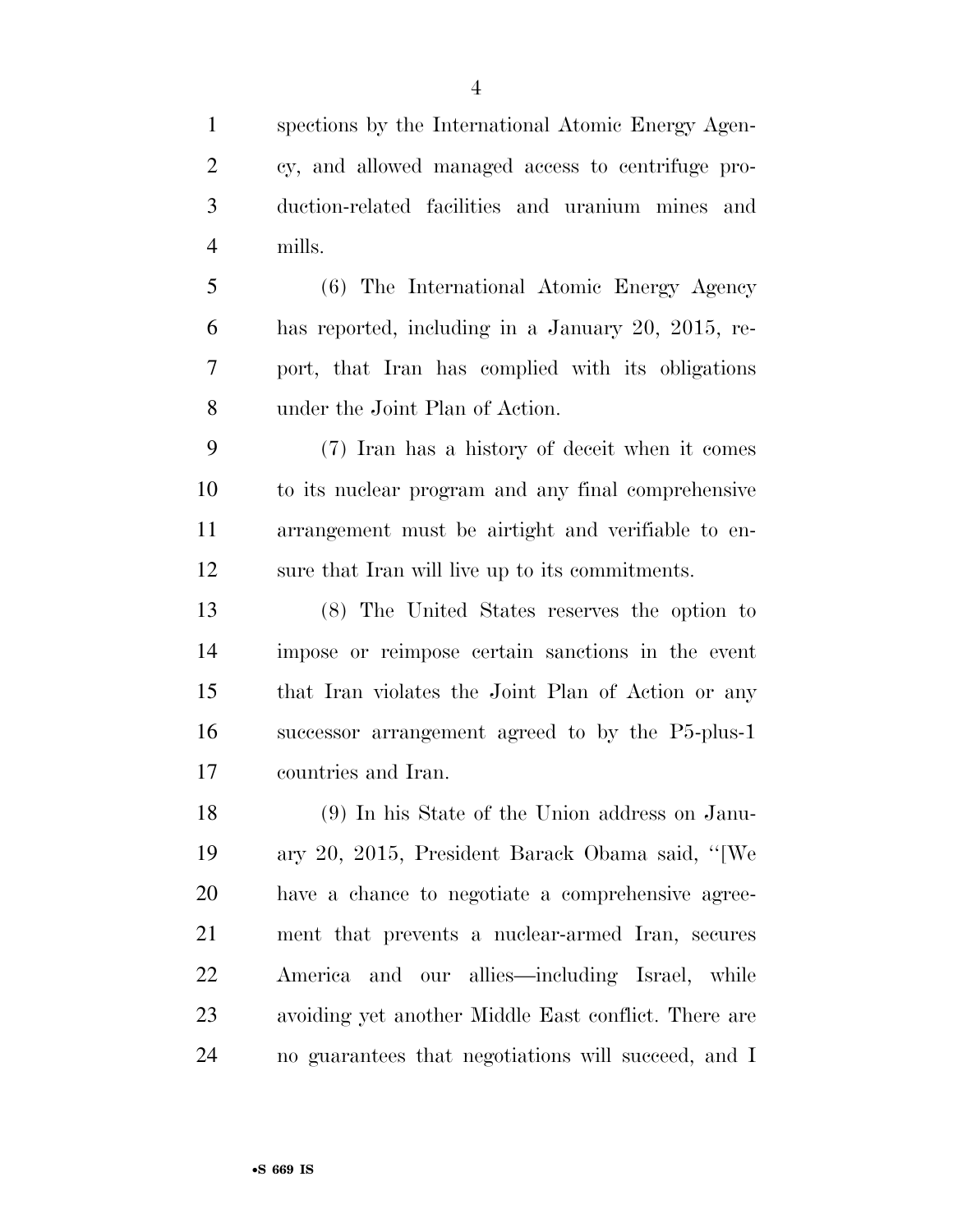keep all options on the table to prevent a nuclear Iran.''.

## **SEC. 4. ASSESSMENTS OF COMPLIANCE OF IRAN WITH NU-CLEAR ARRANGEMENTS.**

 (a) IN GENERAL.—During the period during which the Joint Plan of Action or a successor arrangement with Iran is in effect, the President shall submit to Congress not less frequently than once every 90 days a report as- sessing the compliance of Iran with the Joint Plan of Ac- tion or the successor arrangement, as the case may be. (b) DETERMINATIONS REQUIRED.—Each report re- quired by subsection (a) with respect to the Joint Plan of Action or a successor arrangement shall include a deter-mination by the President, made in consultation with the

Director of National Intelligence, of the following:

 (1) Whether Iran has failed to fulfill the terms of the Joint Plan of Action or the successor arrange-ment.

 (2) Whether Iran has attempted to circumvent inspections by the International Atomic Energy Agency or has otherwise attempted to circumvent enforcement of the Joint Plan of Action or the suc-cessor arrangement.

 (3) Whether the International Atomic Energy Agency or any of the P5-plus-1 countries has ac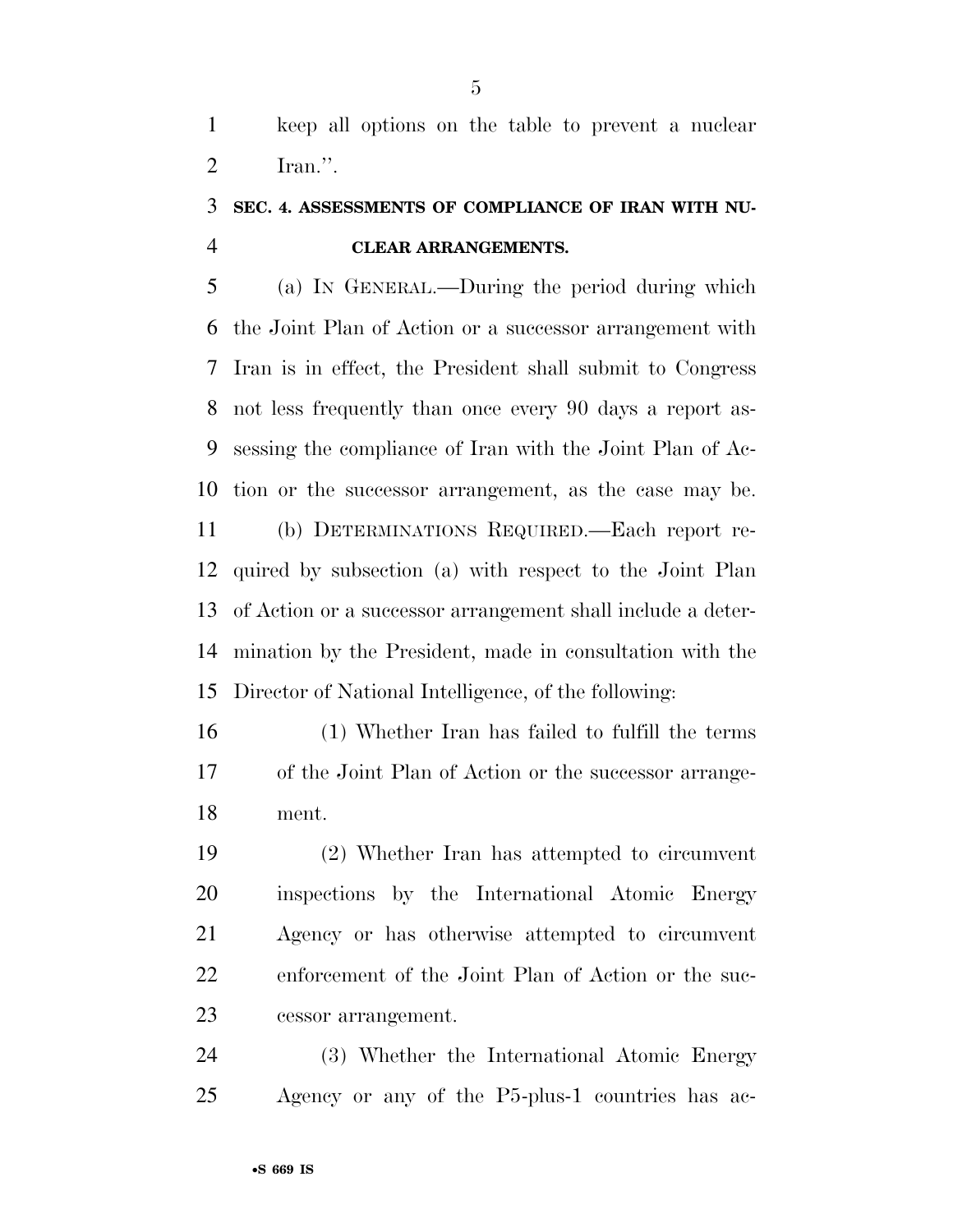cused Iran of violating the Joint Plan of Action or the successor arrangement and, if so, whether the accusation is credible and whether Iran has been ap-prised of the accusation.

 (c) CERTIFICATION REQUIRED.—The President shall submit, with each report required by subsection (a), an unclassified certification by the President, made in con- sultation with the Director of National Intelligence, of whether Iran has complied with or violated the terms of the Joint Plan of Action or a successor arrangement.

 (d) FORM OF REPORTS.—Expect as provided in sub- section (c), each report required by subsection (a) may be submitted in classified form or containing a classified annex, as appropriate.

 **SEC. 5. EXPEDITED CONSIDERATION OF LEGISLATION TO REINSTATE WAIVED OR SUSPENDED SANC- TIONS AFTER A VIOLATION OF A NUCLEAR ARRANGEMENT BY IRAN.** 

 (a) IN GENERAL.—If a report required by section  $4(a)$  is accompanied by a certification under section  $4(c)$  by the President that Iran has violated the Joint Plan of Action or any successor arrangement, Congress may ini- tiate expedited consideration of qualifying legislation pur-suant to this section.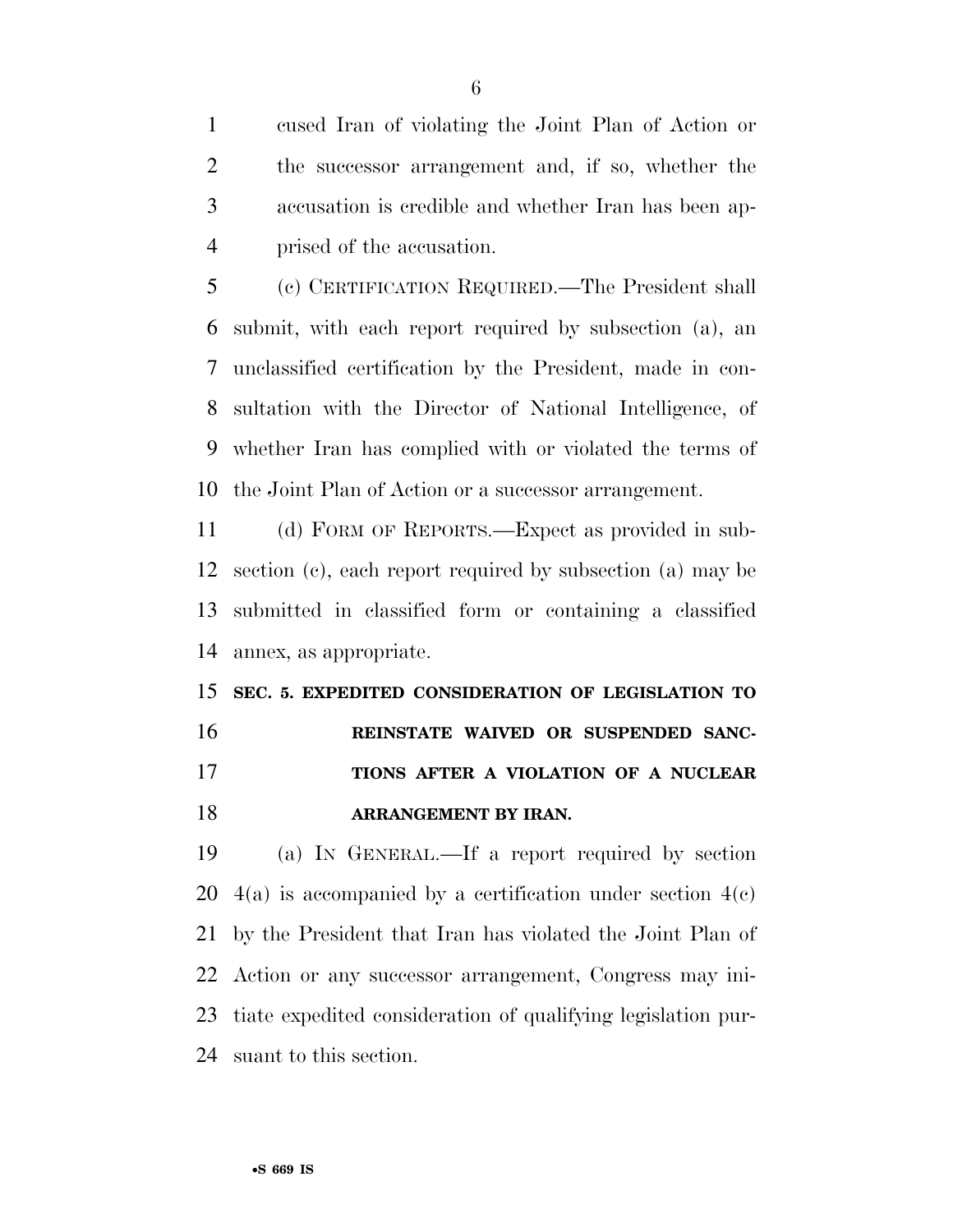(b) QUALIFYING LEGISLATION DEFINED.—For the

 purposes of this section, the term ''qualifying legislation'' means only a bill of either House of Congress—

 (1) that is introduced not later than 3 calendar days after the date on which the report described in subsection (a) is received by Congress;

 (2) the title of which is as follows: ''A bill rein- stating sanctions imposed with respect to Iran and prohibiting the release of funds or assets to Iran.''; and

 (3) the matter after the enacting clause of which is as follows: ''All sanctions imposed with re- spect to Iran that were waived or suspended pursu- ant to the Joint Action Plan (as defined in section 2 of the Iran Congressional Oversight Act of 2015) or a successor arrangement are reinstated and the release of funds or assets to Iran pursuant to the Joint Action Plan or a successor arrangement is prohibited.''.

20 (c) FAST TRACK CONSIDERATION IN HOUSE OF REP-RESENTATIVES.—

 (1) RECONVENING.—Upon receipt of a report described in subsection (a), the Speaker of the House of Representatives, if the House would other-wise be adjourned, shall notify the Members of the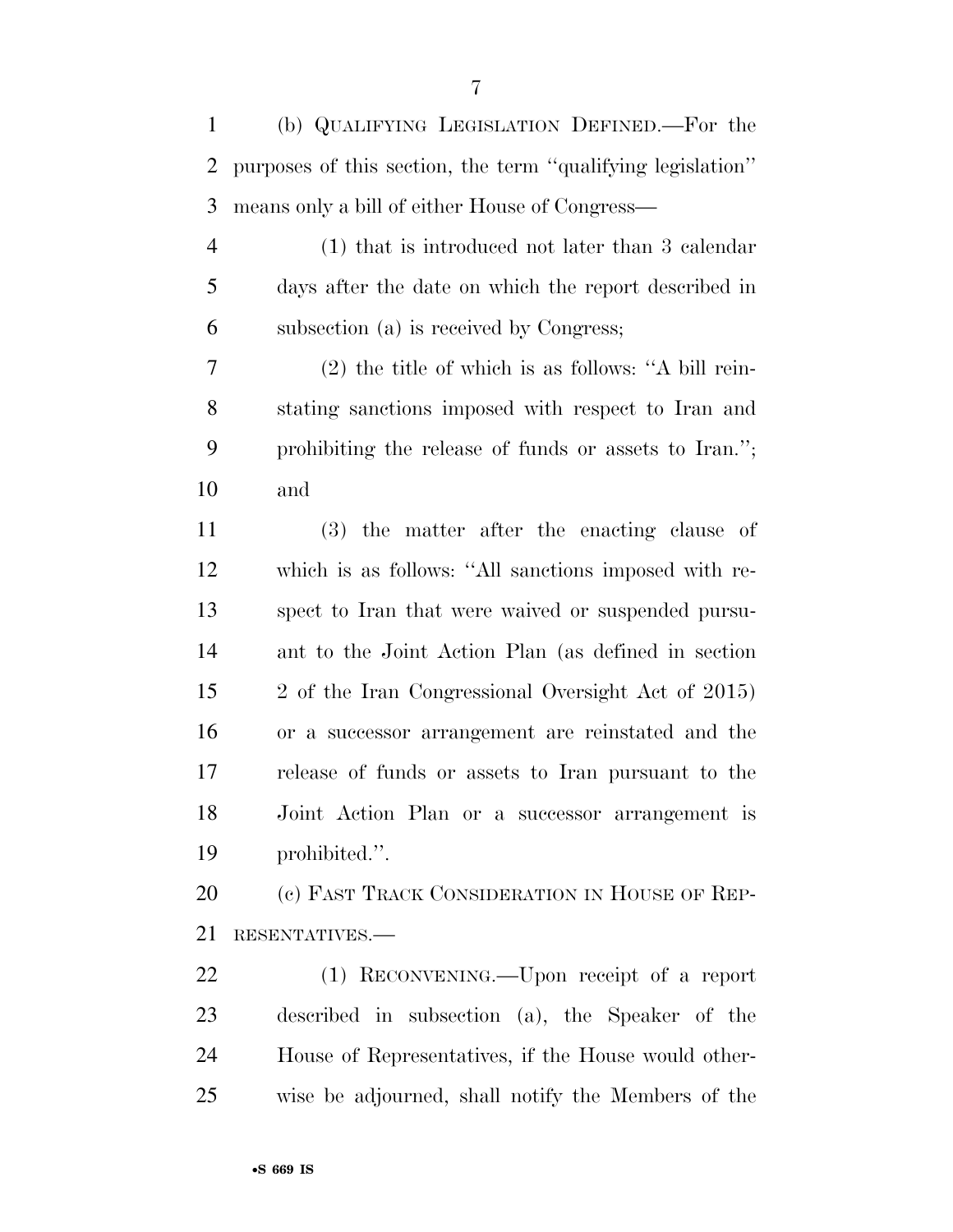House that, pursuant to this section, the House shall convene not later than the second calendar day after receipt of the report.

 (2) REPORTING AND DISCHARGE.—Any com- mittee of the House of Representatives to which qualifying legislation is referred shall report it to the House not later than 5 calendar days after the date of receipt of the report described in subsection (a). If a committee fails to report the qualifying legisla- tion within that period, the committee shall be dis- charged from further consideration of the qualifying legislation and the qualifying legislation shall be re-ferred to the appropriate calendar.

 (3) PROCEEDING TO CONSIDERATION.—After each committee authorized to consider qualifying legislation reports it to the House or has been dis- charged from its consideration, it shall be in order, not later than the sixth day after Congress receives the report described in subsection (a), to move to proceed to consider the qualifying legislation in the House. All points of order against the motion are waived. Such a motion shall not be in order after the House has disposed of a motion to proceed on the qualifying legislation. The previous question shall be considered as ordered on the motion to its adoption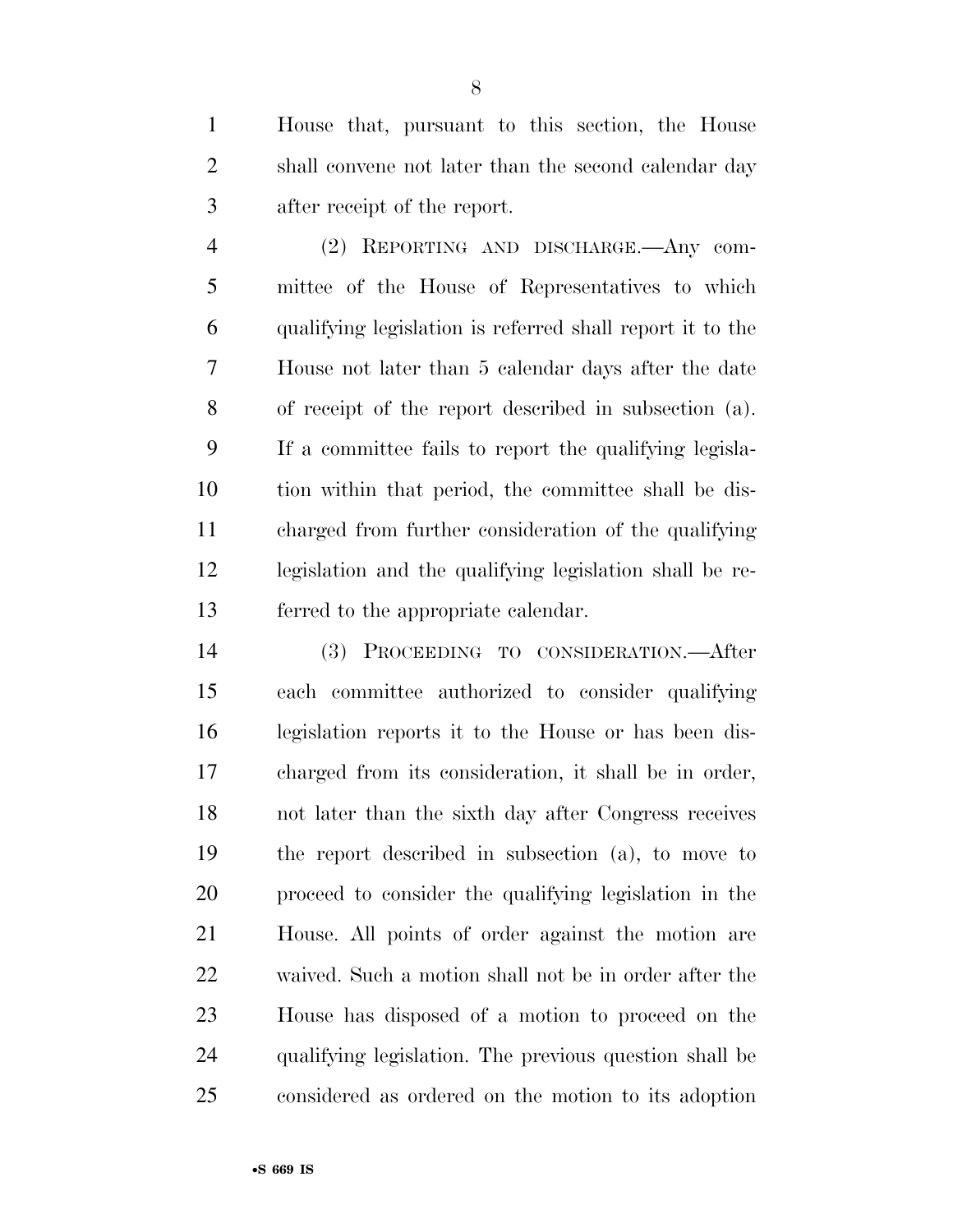without intervening motion. The motion shall not be debatable. A motion to reconsider the vote by which the motion is disposed of shall not be in order.

 (4) CONSIDERATION.—The qualifying legisla- tion shall be considered as read. All points of order against the qualifying legislation and against its con- sideration are waived. The previous question shall be considered as ordered on the qualifying legislation to its passage without intervening motion except 2 hours of debate equally divided and controlled by the proponent and an opponent. A motion to reconsider the vote on passage of the qualifying legislation shall not be in order.

(d) FAST TRACK CONSIDERATION IN SENATE.—

 (1) RECONVENING.—Upon receipt of a report described in subsection (a), if the Senate has ad- journed or recessed for more than 2 days, the major- ity leader of the Senate, after consultation with the minority leader of the Senate, shall notify the Mem- bers of the Senate that, pursuant to this section, the Senate shall convene not later than the second cal-endar day after receipt of the report.

 (2) PLACEMENT ON CALENDAR.—Upon intro- duction in the Senate, the qualifying legislation shall be placed immediately on the calendar.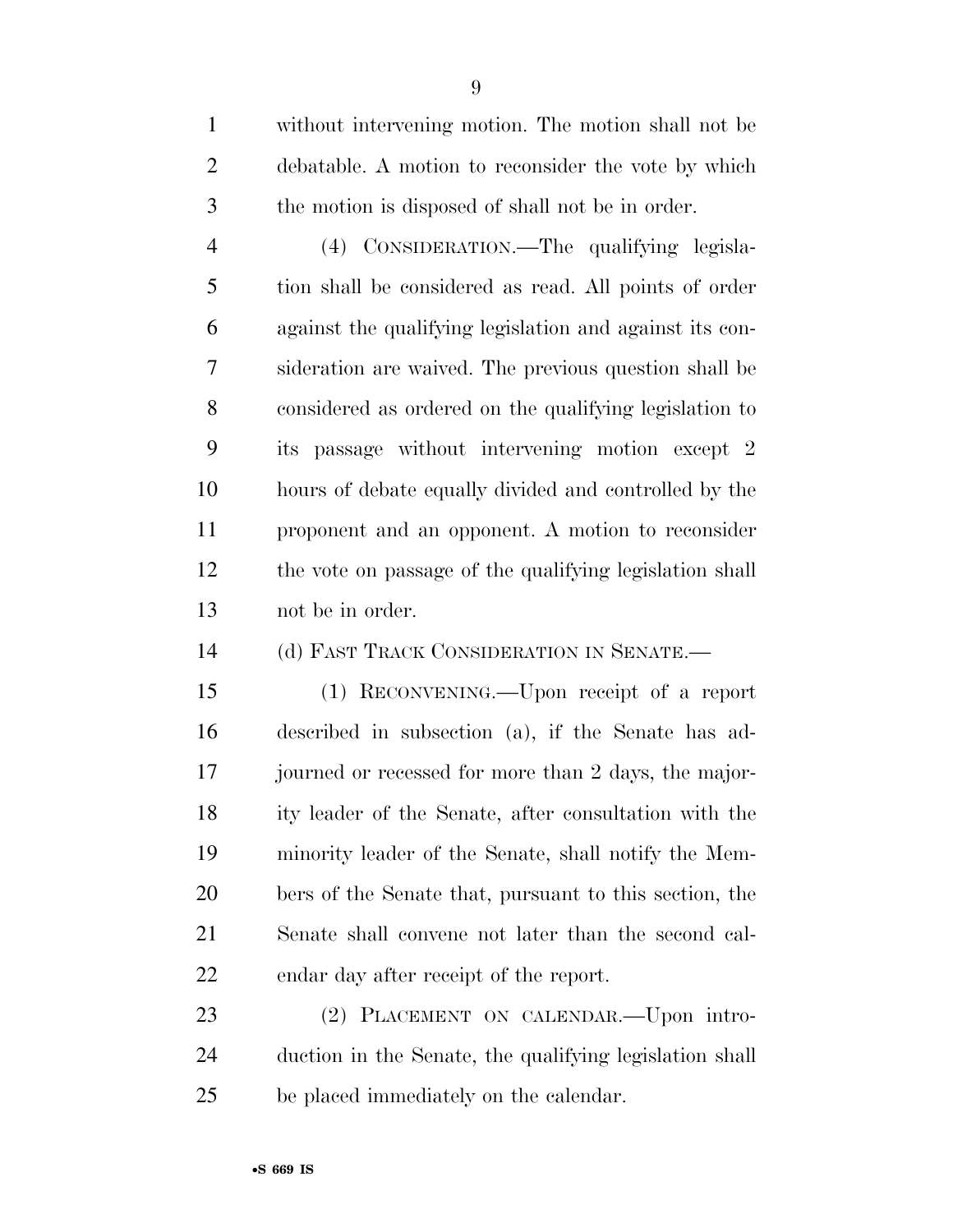#### (3) FLOOR CONSIDERATION.—

2 (A) IN GENERAL.—Notwithstanding Rule XXII of the Standing Rules of the Senate, it is in order at any time during the period begin- ning on the fourth day after the date on which Congress receives a report described in sub- section (a) and ending on the sixth day after the date on which Congress receives that report (even though a previous motion to the same ef- fect has been disagreed to) to move to proceed to the consideration of the qualifying legisla- tion, and all points of order against the quali- fying legislation (and against consideration of the qualifying legislation) are waived. The mo- tion to proceed is not debatable. The motion is not subject to a motion to postpone. A motion to reconsider the vote by which the motion is agreed to or disagreed to shall not be in order. If a motion to proceed to the consideration of the qualifying legislation is agreed to, the quali- fying legislation shall remain the unfinished business until disposed of.

 (B) DEBATE.—Debate on the qualifying legislation, and on all debatable motions and appeals in connection therewith, shall be limited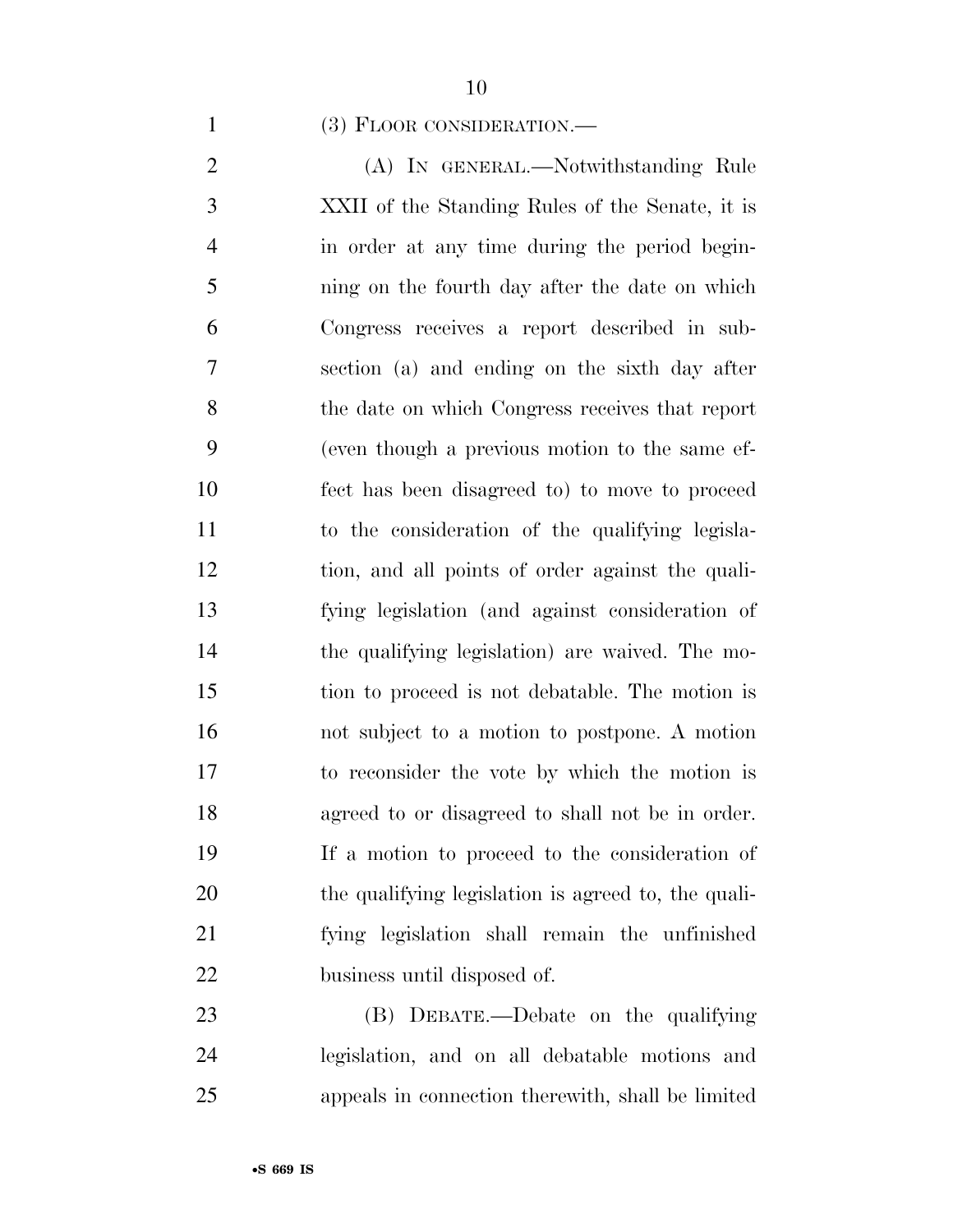| $\mathbf{1}$   | to not more than 10 hours, which shall be di-        |
|----------------|------------------------------------------------------|
| $\overline{2}$ | vided equally between the majority and minority      |
| 3              | leaders or their designees. A motion further to      |
| $\overline{4}$ | limit debate is in order and not debatable. An       |
| 5              | amendment to, or a motion to postpone, or a          |
| 6              | motion to proceed to the consideration of other      |
| $\tau$         | business, or a motion to recommit the quali-         |
| 8              | fying legislation is not in order.                   |
| 9              | (C) VOTE ON PASSAGE.—The vote on pas-                |
| 10             | sage shall occur immediately following the con-      |
| 11             | clusion of the debate on the qualifying legisla-     |
| 12             | tion, and a single quorum call at the conclusion     |
| 13             | of the debate if requested in accordance with        |
| 14             | the rules of the Senate.                             |
| 15             | (D) RULINGS OF THE CHAIR ON PROCE-                   |
| 16             | DURE.—Appeals from the decisions of the Chair        |
| 17             | relating to the application of the rules of the      |
| 18             | Senate, as the case may be, to the procedure re-     |
| 19             | lating to qualifying legislation shall be decided    |
| 20             | without debate.                                      |
| 21             | (e) RULES RELATING TO SENATE AND HOUSE OF            |
| 22             | REPRESENTATIVES.-                                    |
| 23             | (1) COORDINATION WITH ACTION BY OTHER                |
| 24             | HOUSE.—If, before the passage by one House of        |
| 25             | qualifying legislation of that House, that House re- |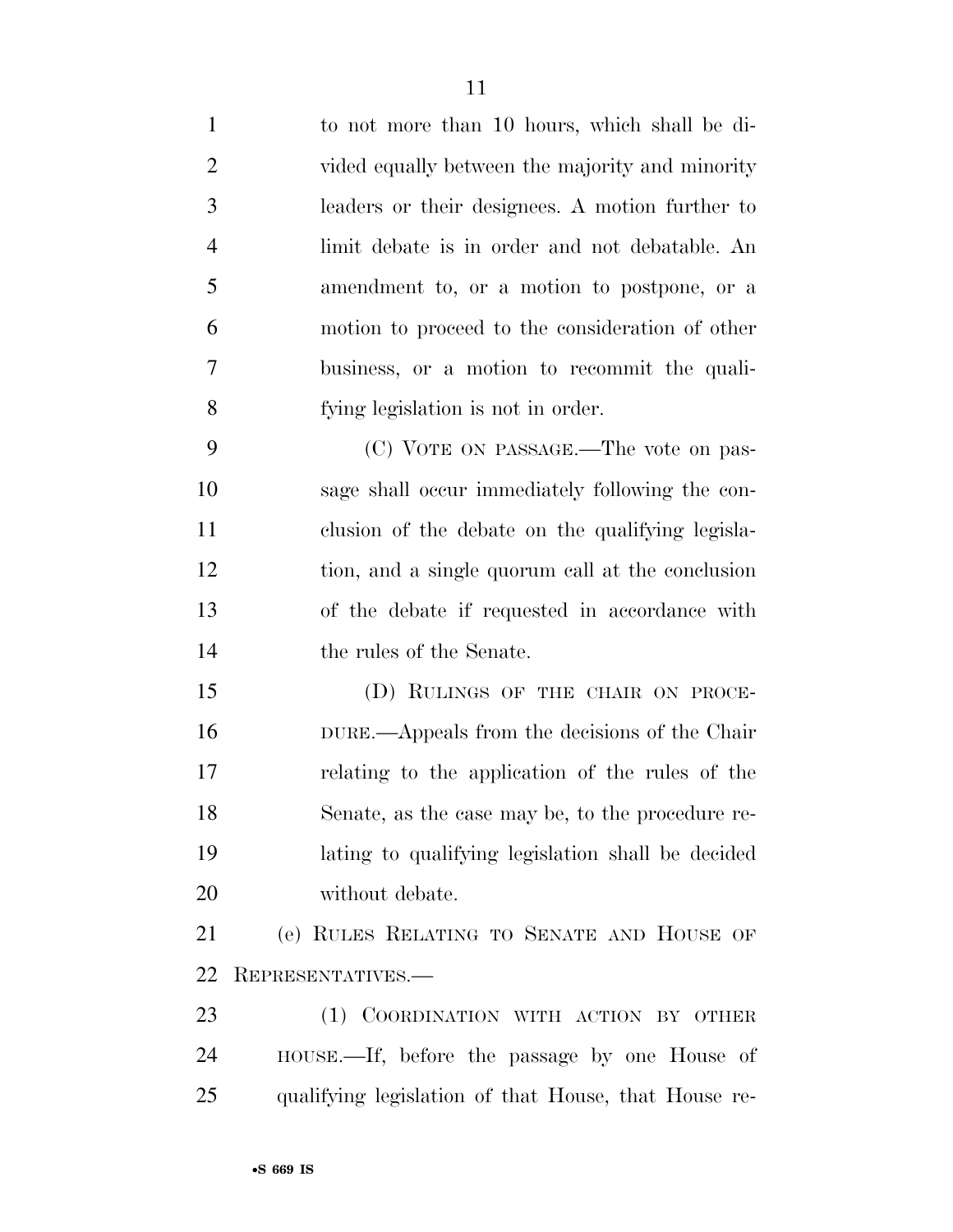| $\mathbf{1}$   | ceives qualifying legislation from the other House,    |
|----------------|--------------------------------------------------------|
| $\overline{2}$ | then the following procedures shall apply:             |
| 3              | (A) The qualifying legislation of the other            |
| $\overline{4}$ | House shall not be referred to a committee.            |
| 5              | (B) With respect to qualifying legislation             |
| 6              | of the House receiving the legislation—                |
| 7              | (i) the procedure in that House shall                  |
| 8              | be the same as if no qualifying legislation            |
| 9              | had been received from the other House;                |
| 10             | but                                                    |
| 11             | (ii) the vote on passage shall be on                   |
| 12             | qualifying legislation of the other<br>the             |
| 13             | House.                                                 |
| 14             | (2) TREATMENT OF QUALIFYING LEGISLATION                |
| 15             | OF OTHER HOUSE.—If one House fails to introduce        |
| 16             | or consider qualifying legislation under this section, |
| 17             | the qualifying legislation of the other House shall be |
| 18             | entitled to expedited floor procedures under this sec- |
| 19             | tion.                                                  |
| 20             | (3) TREATMENT OF COMPANION MEASURES.-                  |
| 21             | If, following passage of the qualifying legislation in |
| 22             | the Senate, the Senate then receives the companion     |
| 23             | measure from the House of Representatives, the         |
| 24             | companion measure shall not be debatable.              |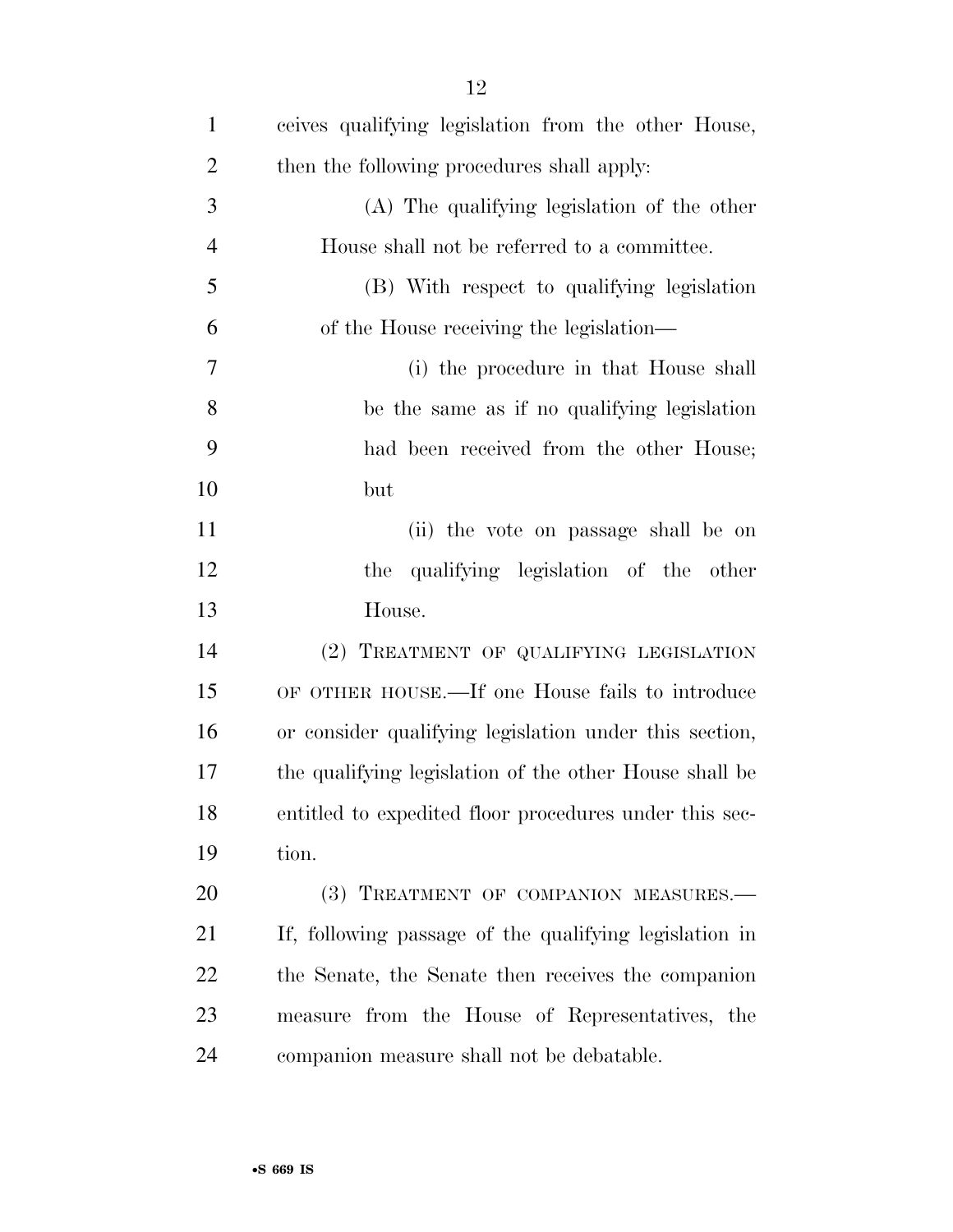(4) SUBSEQUENT MEASURES.—If qualifying legislation has been considered under this section in both Houses of Congress pursuant to a report de- scribed in subsection (a), no further qualifying legis- lation shall be in order until Congress receives a new report described in subsection (a).

 (f) VETOES.—If the President vetoes qualifying legis- lation, debate on a veto message in the Senate under this section shall be 1 hour equally divided between the major-ity and minority leaders or their designees.

 (g) RULES OF HOUSE OF REPRESENTATIVES AND SENATE.—This section and section 6 are enacted by Con-gress—

 (1) as an exercise of the rulemaking power of the Senate and the House of Representatives, re- spectively, and as such are deemed a part of the rules of each House, respectively, but applicable only with respect to the procedure to be followed in that House in the case of legislation described in those sections, and supersede other rules only to the ex-21 tent that they are inconsistent with such rules; and

 (2) with full recognition of the constitutional right of either House to change the rules (so far as relating to the procedure of that House) at any time,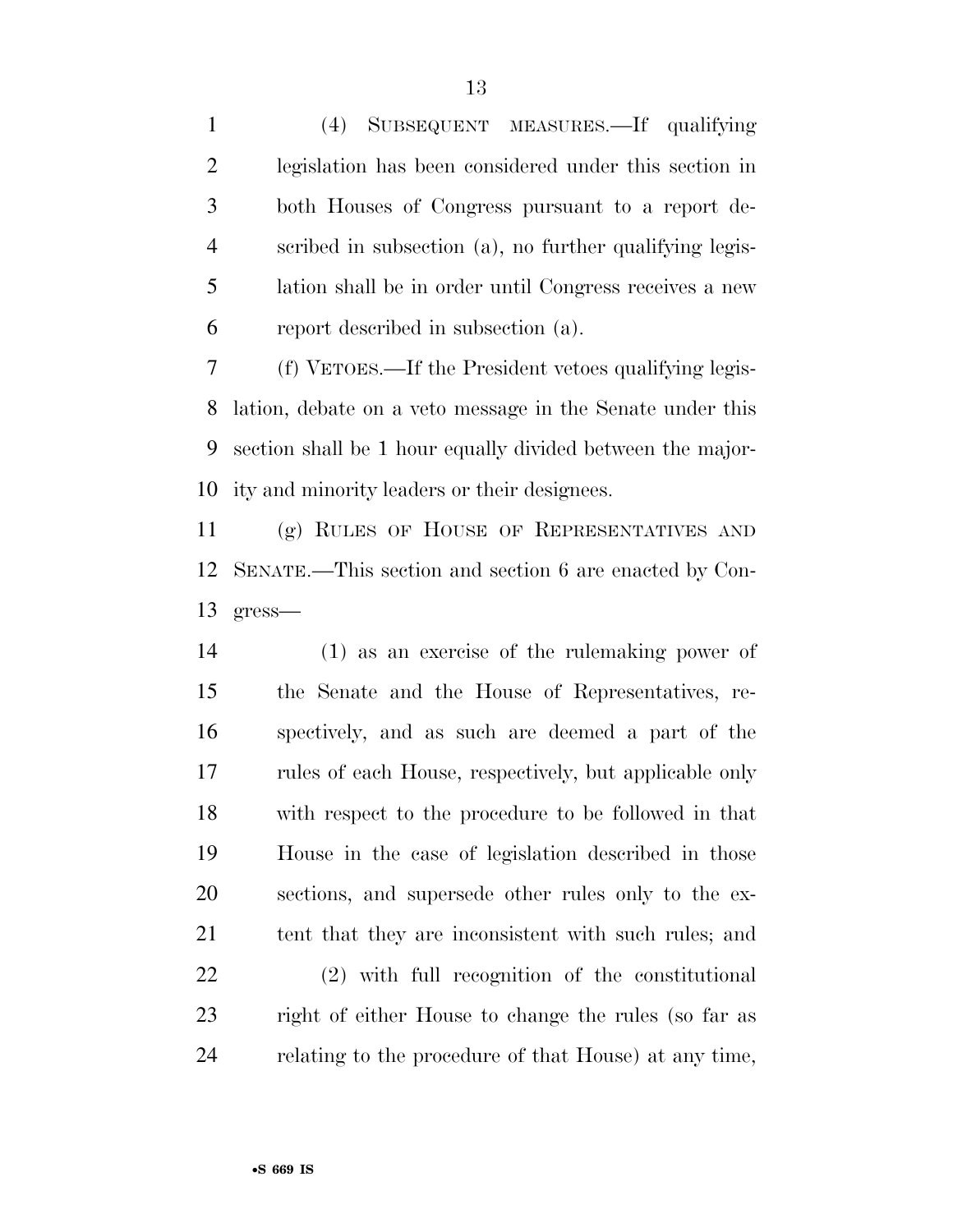in the same manner, and to the same extent as in 2 the case of any other rule of that House. **SEC. 6. CONSIDERATION IN THE SENATE OF ADDITIONAL LEGISLATION TO FURTHER RESPOND TO A VIOLATION BY IRAN OF A NUCLEAR AR-RANGEMENT.** 

 (a) IN GENERAL.—Notwithstanding Rule XXII of the Standing Rules of the Senate, it is in order at any time during the 30-day period beginning on the date on which a report described in section 5(a) is received by Con- gress (even though a previous motion to the same effect has been disagreed to) to move to proceed to the consider- ation of legislation described in subsection (b), and all points of order against the legislation (and against consid- eration of the legislation) are waived. The motion to pro- ceed is not debatable. The motion is not subject to a mo- tion to postpone. A motion to reconsider the vote by which the motion is agreed to or disagreed to shall not be in order. If a motion to proceed to the consideration of the legislation is agreed to, the legislation shall remain the un-finished business until disposed of.

 (b) LEGISLATION DESCRIBED.—Legislation de- scribed in this subsection is such legislation as the major- ity leader of the Senate, after consultation with the minor-ity leader, determines necessary to further respond to a